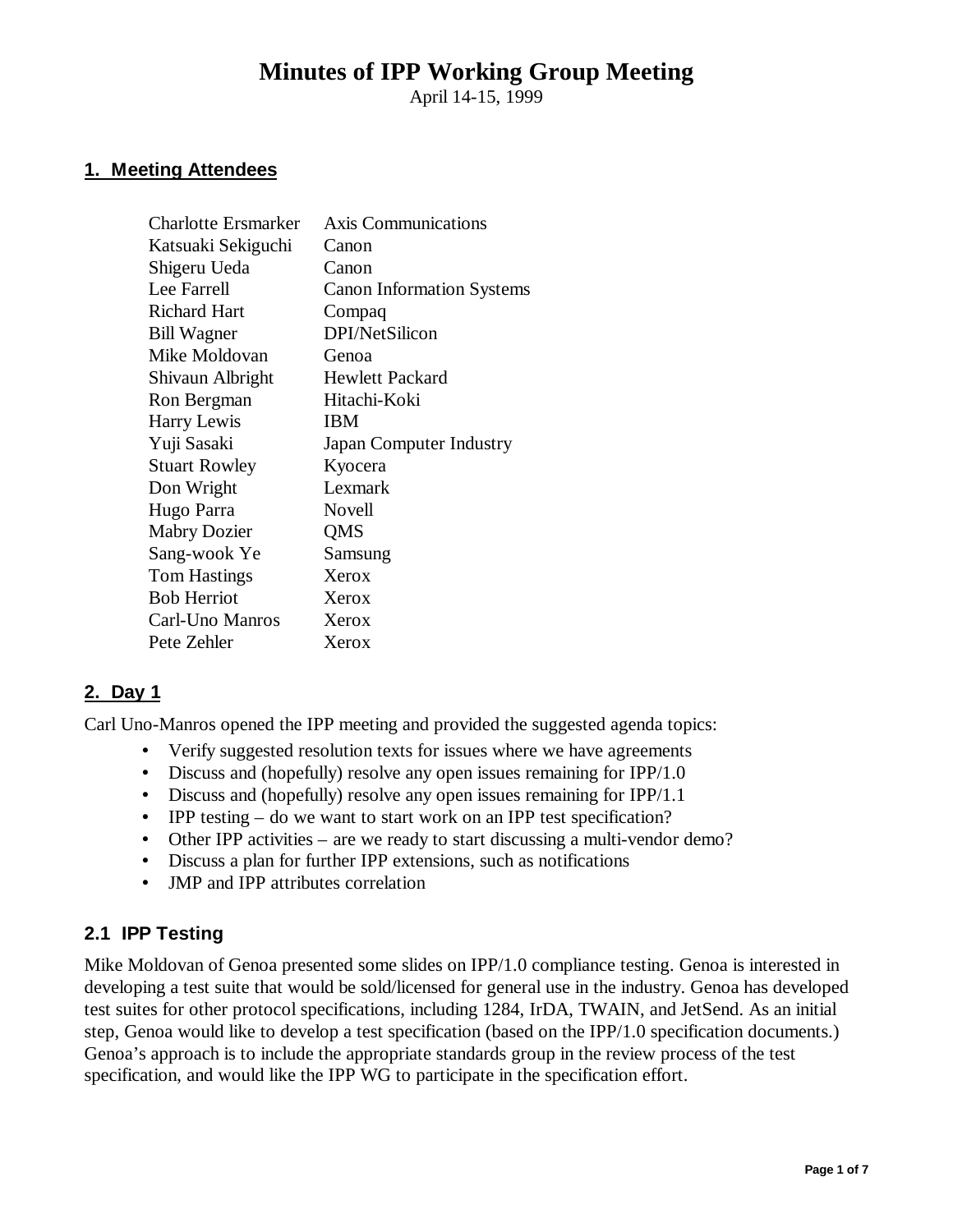Genoa is currently planning to concentrate on Server testing, but suggests that Client tests could also be defined.

Mike briefly reviewed the testing methodology used by Genoa, and provided some examples of possible tests that would probably be included in the suite.

He suggested that a first draft specification could be available by July and, depending on IPP participation, a final draft could be available as early as August. Genoa's assumptions are based on a 200 test case estimate. Carl-Uno commented that he believes an August delivery schedule is very ambitious.

When the group was asked for volunteer participants, very few people raised their hands. However, no one objected to the suggested proposal.

## **2.2 JMP and IPP Attributes Correlation**

Harry Lewis proposes that five of the Job MIB attributes should be added to IPP:

- sheetCompletedCopyNumber
- sheetCompletedDocumentNumber
- jobCollationType
- impressionsInterpreted
- impressionsCompletedCurrentCopy

Harry will develop a proposal for adding support of these attributes as extensions to IPP. The group will review the details of his proposal and discuss it on the e-mail reflector.

#### **2.3 IPP/1.1 Issues**

Tom Hastings referenced the latest "Issues" document and led a review of the remaining open issues. (This document is available at "ftp://ftp.pwg.org/pub/pwg/ipp/Issues/issues-raised-at-bake-off2.pdf".)

#### **2.3.1 ISSUE 33 – Ok to include the IPP/1.0 conformance requirements in the IPP/1.1 document?**

At the last IETF IPP Session, it was suggested that the IPP/1.1 specification documents could be written to include information describing the differences between IPP/1.0 and IPP/1.1. (This information could include any "bug fix" results that are applied to IPP/1.0 problems. Or should this be called "IPP/1.0a"?) The primary benefit of doing this would be to consolidate all the information for both versions of the standard in one place— and enable us to obsolete the Experimental RFCs that describe IPP/1.0.

A proposed method for enhancing the IPP/1.1 specification has been suggested, and was reviewed by the group:

Most conformance requirements are the same for IPP/1.0 and IPP/1.1. For those items, make no special indication in the document. For those for which the conformance is REQUIRED for IPP/1.1, but is OPTIONAL for IPP/1.0, state: "IPP/1.1 xxx MUST… ; it is OPTIONAL in IPP/1.0", where 'xxx' is either "clients" or "Printers."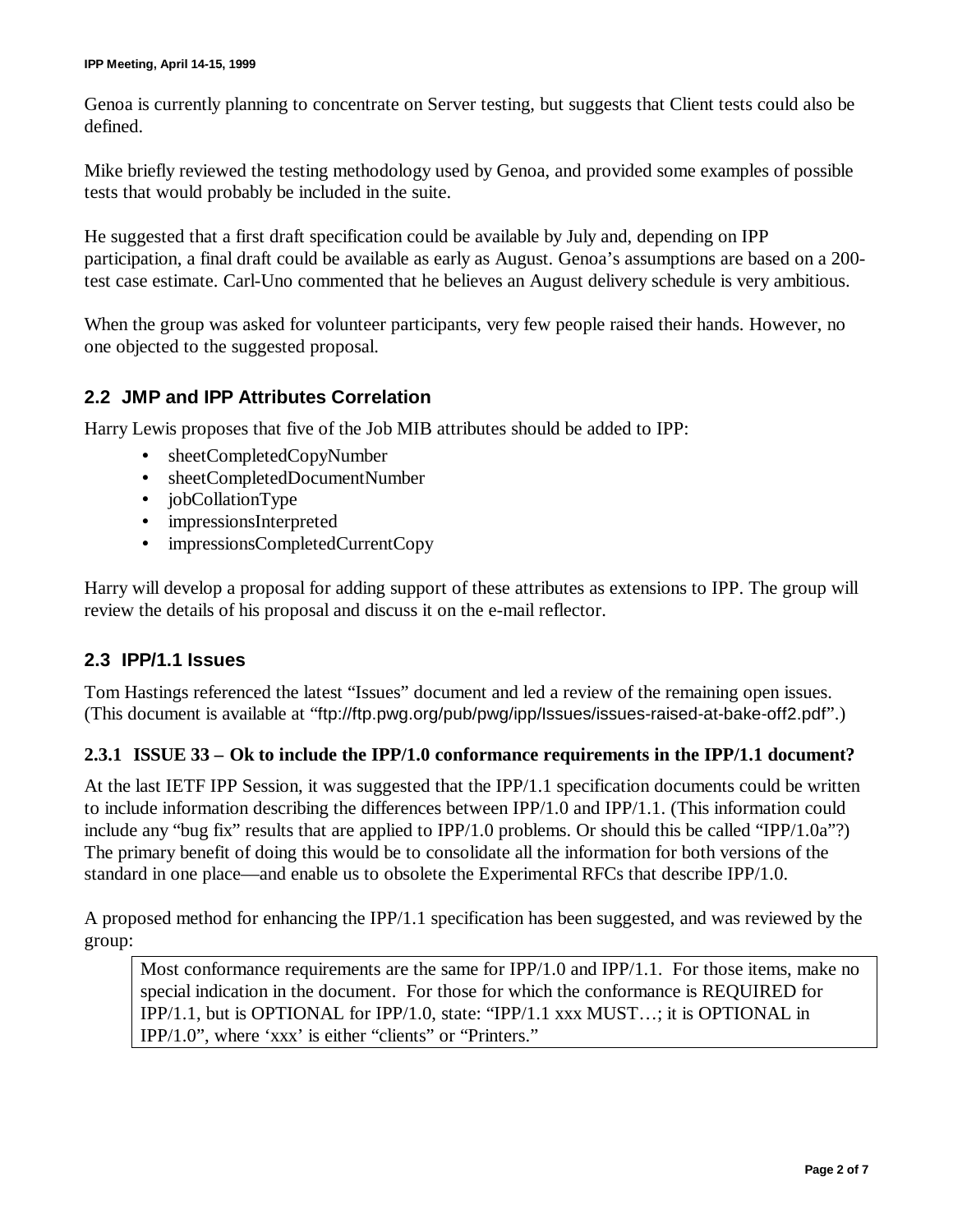Tom identified 12 different items for which the conformance requirements differ between IPP/1.0 and IPP/1.1. The group reviewed and discussed each of the items, resulting in the following list:

1. IPP/1.1 clients MUST be able to issue both IPP/1.1 and IPP/1.0 requests and accept both IPP/1.1 and IPP/1.0 responses.

 $\rightarrow$  Some people in the group suggested that this requirement should not be included in IPP/1.1. It should be an implementation decision to be interoperable with IPP/1.0 devices or not. This item will be removed from the specification and discussed in the Implementer's Guide.

- 2. IPP/1.1 Printers MUST accept and support both IPP/1.1 and IPP/1.0 requests and responses.  $\rightarrow$  As with item 1 above, it was suggested that this item should not be included in the specification, but should be discussed in the Implementer's Guide. However, the group was not able to reach agreement.
- 3. IPP/1.1 clients and Printers MUST support the IPP scheme; it is OPTIONAL for IPP/1.0. IPP/1.0 clients and Printers MUST support the HTTP scheme. IPP/1.1 Printers MUST support the HTTP scheme.
- 4. IPP/1.1 clients SHOULD support TLS and non-TLS access; it is OPTIONAL for IPP/1.0. IPP/1.0 clients SHOULD support SSL3 and non-SSL3 access; it is OPTIONAL for IPP/1.1.
- 5. Printers MAY support SSL3 access, access without SSL3 or both. In addition, IPP/1.1 Printers SHOULD support TLS access, MAY support access without TLS, or MAY support both means of access; it is OPTIONAL for IPP/1.0.
- 6. Possible resolution of OPEN ISSUE 32: IPP/1.1 clients and Printers MUST support Digest; it is OPTIONAL for IPP/1.0.
- 7. IPP/1.1 Printers MUST return "document-format=xxx" in the Unsupported Attributes Group; it is UNSPECIFIED for IPP/1.0. See Issue 11.
- 8. IPP/1.1 Printers implemented as a forwarding server that can't get status from the device or print system (such as LPD) that it forwards jobs to, MAY put the job into the 'completed' state after forwarding the job. However, such implementations MUST support the "job-statereasons" attribute with the 'queue-in-device' value when it puts the job into the 'completed' state, as an indication that the job is not necessarily completed; it is UNSPECIFIED for IPP/1.0 forwarding servers. See Issue 14.
- 9. Possible resolution of OPEN ISSUE 17: IPP/1.1 Printers MUST support dateTime for the new or existing Job attributes; it is OPTIONAL for IPP/1.0.  $\rightarrow$  The group decided that this item is dependent on the resolution of ISSUE 17.
- 10. IPP/1.1 Printers MUST support "compression" and "compression-supported" attributes with at least the 'none' value. IPP/1.0 Printers MUST at least check for the "compression" attribute being present and reject the create request, if they don't support "compression" and "compression-supported". Not checking is a bug, since the data will be unintelligible.  $\rightarrow$  It was suggested that the second sentence of item 10 should be moved to the Implementer's Guide.
- 11. IPP/1.1 Printers MUST support "queued-job-count"; RECOMMEND for IPP/1.0.
- 12. Possible resolution of OPEN ISSUE 30: IPP/1.1 Printers MUST support "job-state-reasons" and "printer-state-reasons"; it is OPTIONAL for IPP/1.0.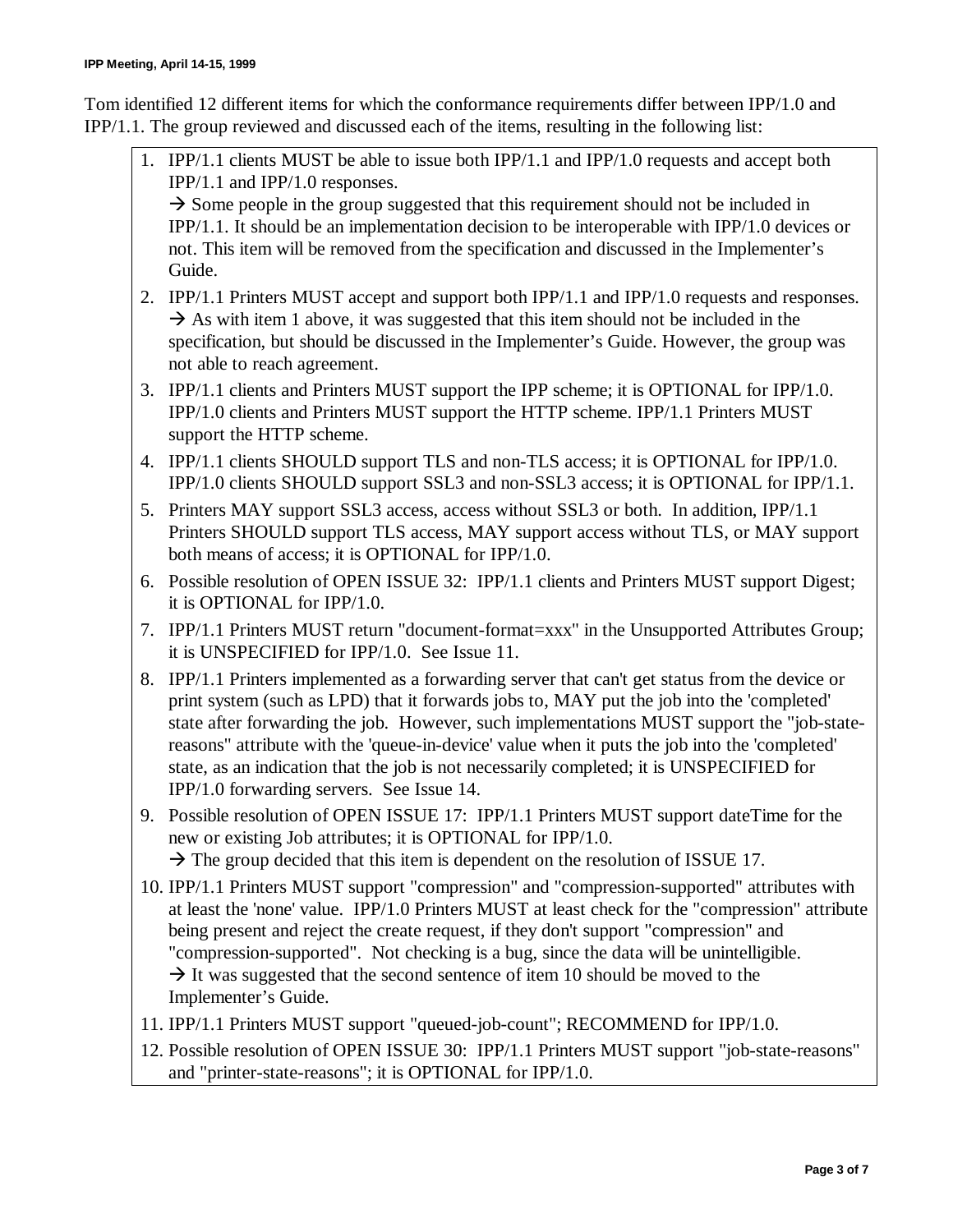After much discussion, the group was unable to come to any general agreement about incorporating the 12 items in the specification, so the topic was deferred.

### **2.3.2 ISSUE 17 – Client display of absolute time for job attributes**

It was noted that a source for "network time" cannot always be guaranteed (e.g., implementations operating on a LAN). Because of this, it was suggested that the support of absolute time should only be mandated if an arbitrary value could be substituted for those environments that do not have network time available.

Tom reviewed several possible alternatives that are identified in the Issues document. During the review, a few additional alternatives were also considered.

The group agreed that the specification should clarify that the "time-at-xxx" attributes can be negative if an IPP Printer is re-booted while jobs remain.

The group agreed to add to the IPP/1.1 Model and Semantics document OPTIONAL job description attributes: "date-time-at-creation (dateTime)", "date-time-at-processing (dateTime)", and "date-time-atcompletion (dateTime)".

### **2.3.3 ISSUE 30 – Should "job-state-reasons" and "printer-state-reasons" be REQUIRED (for Printer) in IPP/1.1?**

At the first straw poll vote, 7 people voted for both attributes being required; 2 were against. 12 voted for printer-state-reasons being required; 0 against. After more discussion, 13 people voted for job-statereasons being required; 1 was against.

### **2.3.4 ISSUE 31 – How should we indicate a (RIPped) job that is waiting for the Marker?**

Three alternatives were being considered: job stays in 'processing', job moves to 'pending', job moves to 'pending-held' job states. Any of the alternatives MAY use a new 'waiting-to-print' job state reason to indicate that the job has been ripped but is waiting for the marker in a high-end system. The 'pendingheld' state is used by systems where the Operator explicitly does a Release-Job to schedule the next job to be marked, while the 'pending' state is used by systems that choose the next job to mark automatically. The 'processing' state is used by systems that tend not to have much time between ripping and marking.

There was a long discussion about the general intent of the Issue, and how the Printer model might be expanded. The group considered the support of different job state reasons, and settled on "queued-formarker".

# **3. Internet Printing Project (IPP) – Day 2**

# **3.1 IPP/1.1 Issues – cont'd**

### **3.1.1 ISSUE 32 – Is Digest REQUIRED for an IPP Client and an IPP Printer to support?**

Carl-Uno opened the day's discussion with some background information on the IETF perspective and the differences between "defacto" standards and IETF Standards. He drew a parallel between HTTP/1.0 vs. HTTP/1.1 and the current IPP e-mail discussion about SSL3 vs. TLS. Essentially, because the IESG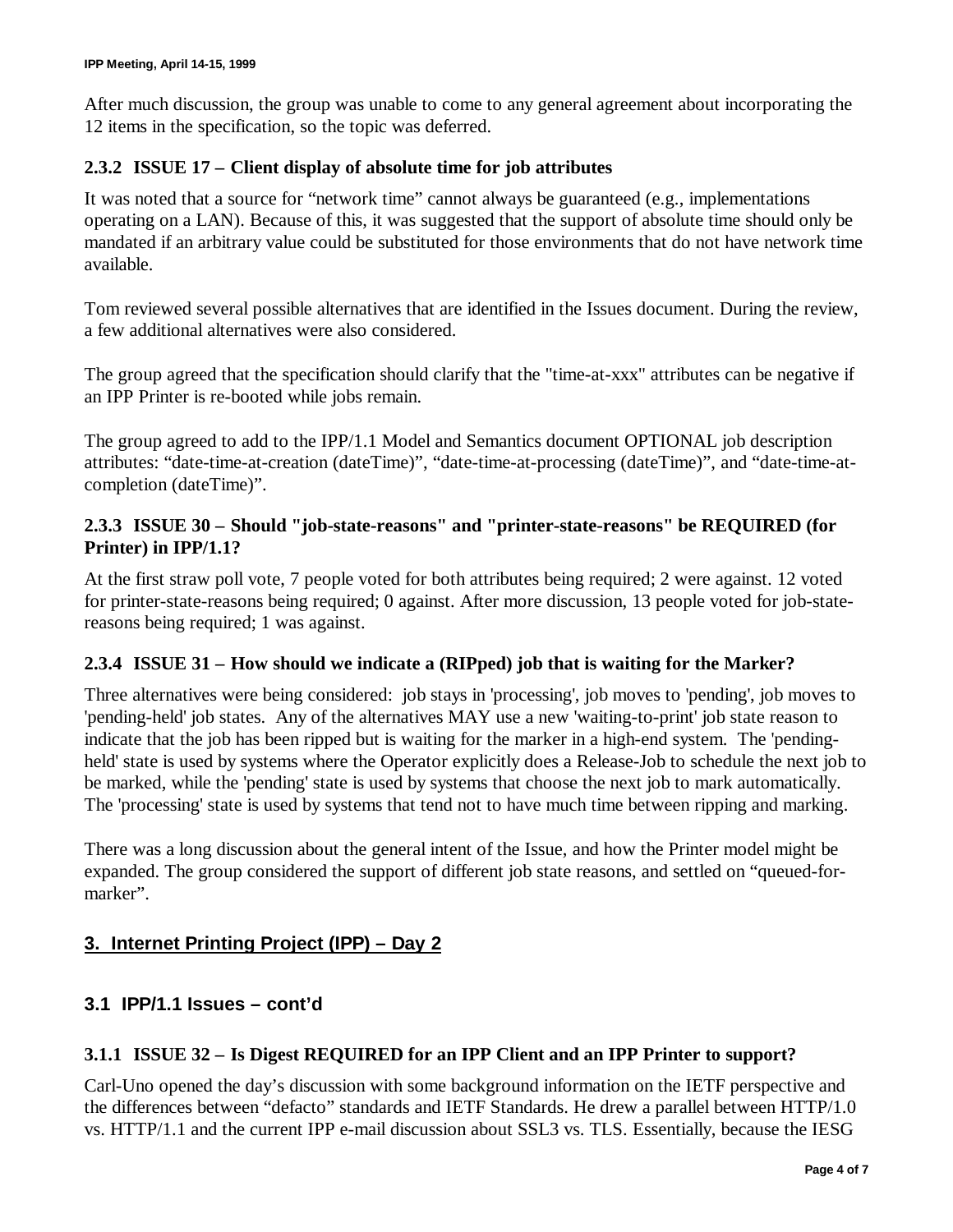has rejected SSL3, he informed the IPP WG that we should no longer discuss SSL3 as a consideration for our specification of IPP/1.1. Similarly, the discussion of Basic vs. Digest for authentication should not continue either. Basic (alone) will not be accepted by the IESG.

To meet the IESG authentication requirement, Carl-Uno identified that the simplest approach would be to use Digest. Other alternatives include using the TLS authentication. He noted that "TLS + Basic" (which means TLS negotiation *without* TLS authentication + Basic authentication) and "TLS + Digest" (TLS negotiation *without* TLS authentication + Digest authentication) would both be acceptable by the IESG.

The group launched into yet another long, heated, and frustrating discussion about how the IETF rules do not seem to be consistent with the Printer Working Group member's consumer-oriented goals. In response, Carl-Uno attempted to review the historical decisions and advice received from the Area Directors— but it did not seem to lessen the group's frustration. Several people expressed their feelings that the IESG "official point of view" seems to change unpredictably— sometimes appearing to be almost whimsical.

Further discussion included a reference to the "administrative nightmare" associated with Digest— and an observation that most administrators would probably turn off Digest-capable features. Also, it was noted that several implementers would prefer to use SSL3 + Basic (although this is not acceptable to the IESG.)

The discussion ended with a proposal for support of  $TLS + Basic$  by both client and Printer as the least offensive compromise available. A more formal proposal describing the details that will specifically constitute TLS negotiation still needs to be written.

After a break, the group wanted to discuss whether the support of TLS + Basic should be MANDATORY or OPTIONAL. However, Carl-Uno pointed out that the IESG will not endorse any IPP protocol that does not require security support as MANDATORY.

Several of the attendees said they would like the opportunity to discuss the security issues *directly* with Keith Moore, the IETF Area Director. Although Carl-Uno has represented Keith's directives as best he could, some of the group would still like the opportunity to have Keith participate at the next meeting either directly or via teleconference. It is generally felt that such interaction is much more productive than e-mail communication.

ACTION: Shivaun Albright will invite Keith to participate more directly with the Working Group.

Later in the day, Harry Lewis shared the content of a private e-mail that he received during the break from Keith Moore. In essence, Keith re-confirmed that IPP MUST require that all implementations support authentication. There were many more details in the e-mail message, and Harry will copy it to the reflector for general reference.

After hearing Keith's response, Hugo Parra made a new proposal: Clients must support TLS + Basic AND Digest; Printers must support  $TLS + Basic OR Digest$ . The group acknowledged that this is a modification to the previous agreement, but consensus was reached to adopt Hugo's new proposal. A more formal proposal describing the details will be distributed for review.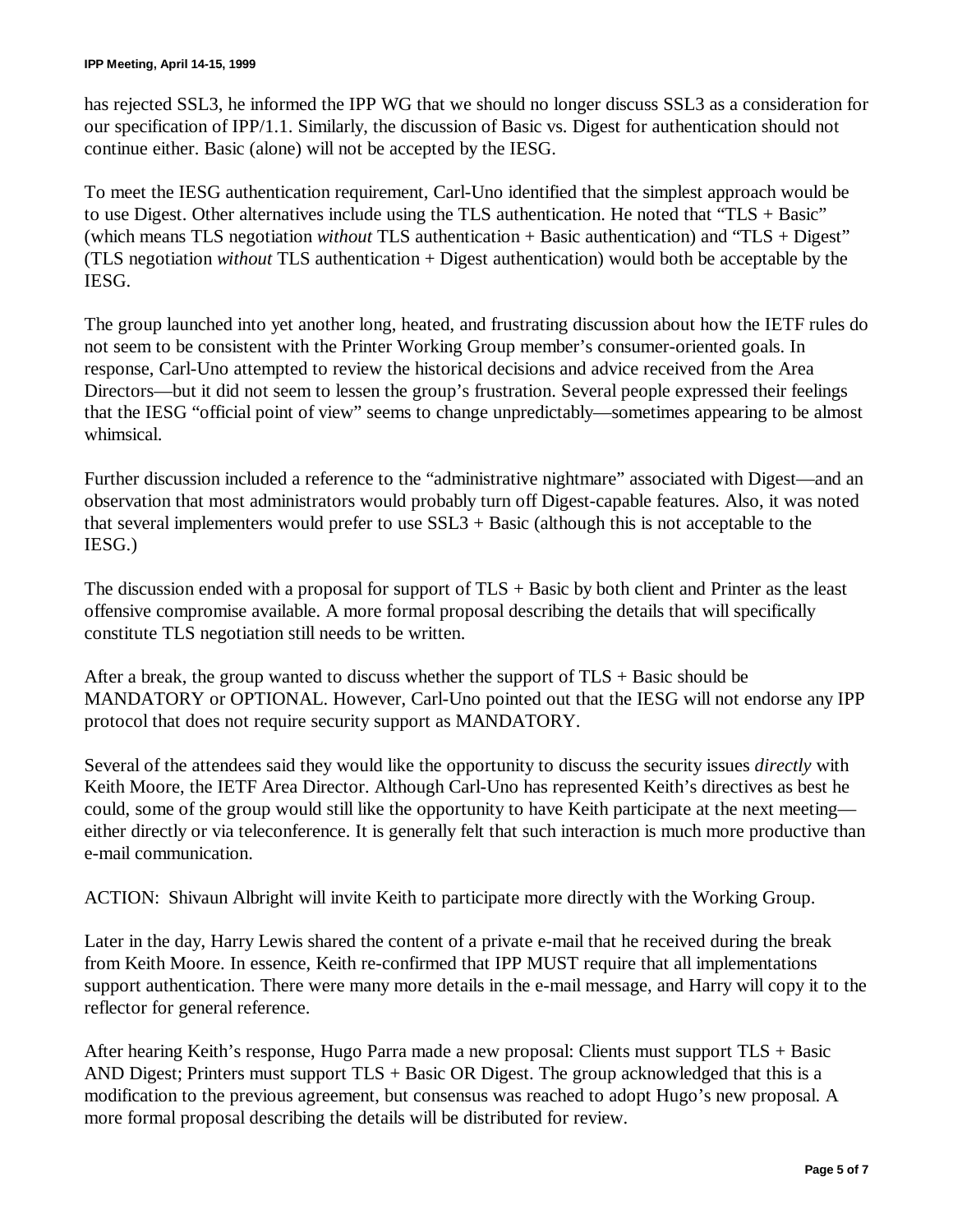### **3.1.2 ISSUE 2 – How can the client force "identified" mode?**

If an IPP Printer supports both authenticated and unauthenticated access, there is currently no method for a client to force itself to be authenticated, i.e., be in identified mode, since it is the server that forces authentication by issuing a challenge to the client. It is very useful for a client to be able to get into identified mode as soon as possible. Today you have to wait to be challenged by the server, which may never happen – or happens at an unpredictable time. The security conformance requires that the authentication for operations be the same for all operations. So for authenticated Cancel-Job, the Print-Job has to be authenticated as well.

This Issue was submitted by Paul Moore (not present at the meeting), and during the discussion it was apparent that different people interpreted his issue differently. Some individuals were not convinced that there is a real problem that even needs to be addressed.

After reviewing the possible alternatives listed in the Issues document, the group agreed on the following solution:

Use two URLs for the same IPP Printer object. One URL requires authentication and the IPP server always issues a challenge. The other URL never does. So the client that wants to be authenticated submits requests to the URL that requires authentication.

Two specific items were raised for further clarification:

- Should all operations be challenged if any one of them is?
- Consider the use of "uri-authentication-supported" + SLP

A more detailed proposal will be submitted to the e-mail list for review and confirmation that Paul's concerns have sufficiently been addressed.

#### **3.1.3 ISSUE 28 – What if compression is supplied but not supported?**

The group agreed to the suggested proposal contained in the Issue document. If the HTTP compression can be used, it could be removed from the IPP layer.

### **3.2 Interoperability Demo**

Carl-Uno asked if there was any interest in coordinating a demonstration of multi-vendor interoperability. He estimated that something could be organized to occur some time in autumn. It was suggested that the marketing organizations of the member companies should be consulted.

Perhaps the Seybold or Xplor conference would be an appropriate venue?

### **3.3 Notifications**

Carl-Uno suggested that we should begin to re-explore the requirements for Notifications soon. There was general agreement with this suggestion. Tom Hastings suggested that a separate sub-group should be organized to address the topic. He believes that it would be more efficient to generate a draft proposal that would then be submitted for review by the whole group.

Tom Hastings, Harry Lewis, Ron Bergman, and Hugo Parra all volunteered to coordinate on this effort.